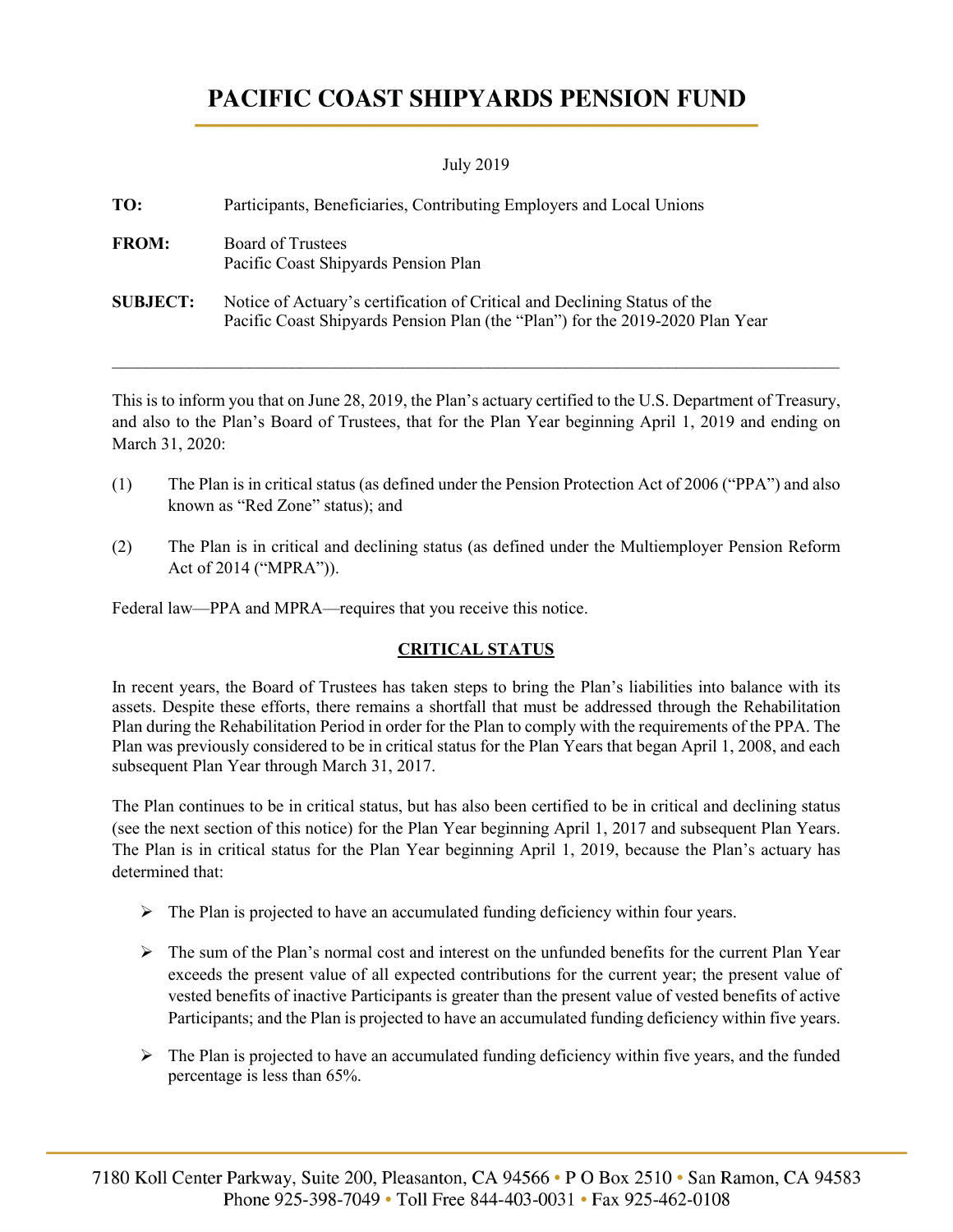$\triangleright$  The Plan was in critical status the prior year, and is projected to have an accumulated funding deficiency within ten years.

Failure of any one of the preceding four tests would result in the Plan being considered in "critical status". For the 2019-2020 Plan Year, the Plan fails all four of these tests.

## **CRITICAL AND DECLINING STATUS**

The Plan is considered to be in "critical and declining status" for the Plan Year beginning April 1, 2019, because it has funding problems. More specifically, the Plan's Actuary has determined that:

- $\triangleright$  The Plan is in critical status AND is projected to become insolvent within 15 years.
- $\triangleright$  The Plan is in critical status AND has a ratio of inactive to active participants that exceeds 2 to 1 AND is projected to become insolvent within twenty years.
- $\triangleright$  The Plan is in critical status AND has a funded percentage of less than 80% AND is projected to become insolvent within twenty years.

Failure of any one of the preceding three tests would result in the Plan being considered in "critical and declining status". For the 2019-2020 Plan Year, the Plan fails all three of these tests.

## **REHABILITATION PLAN**

Federal law requires pension plans in critical status or critical and declining status to adopt a rehabilitation plan aimed at restoring the financial health of the plan. This is the third year the Plan has been in critical and declining status. Prior to the 2017-2018 Plan Year, the Plan was in critical status for nine years.

The law permits pension plans to reduce, or even eliminate, benefits called "adjustable benefits" as part of a rehabilitation plan. On April 4, 2008, you were notified that the Plan reduced or eliminated certain adjustable benefits. In addition, please be aware that effective with the date that you were notified of the Plan's critical status, the Plan has not been permitted to pay benefits under any payment form in excess of the monthly amount paid under a single lifetime annuity while it is in critical status. If the Board of Trustees of the Plan determines that further benefit reductions are necessary, you will receive a separate notice in the future identifying and explaining the effect of those reductions. Any reduction of adjustable benefits will not reduce the level of a Participant's basic benefit payable at Normal Retirement Age. In addition, the reductions may only apply to Participants and Beneficiaries whose benefit commencement date is on or after April 4, 2008.

Under the Rehabilitation Plan as originally approved by the Trustees, the Plan was expected to emerge from critical status by the end of its rehabilitation period (March 31, 2022). In the Update of the Rehabilitation Plan, approved by the Trustees on February 15, 2017, the Plan's expected date of emergence from critical status was deferred until 2028, or as late as 2040.

On June 29, 2018, the Plan's actuary certified that the Plan was not making scheduled progress in meeting the requirements of the Rehabilitation Plan, and is currently not projected to emerge from critical status by 2040.

The Rehabilitation Plan, as most recently updated in February 2019, is now designed to forestall insolvency.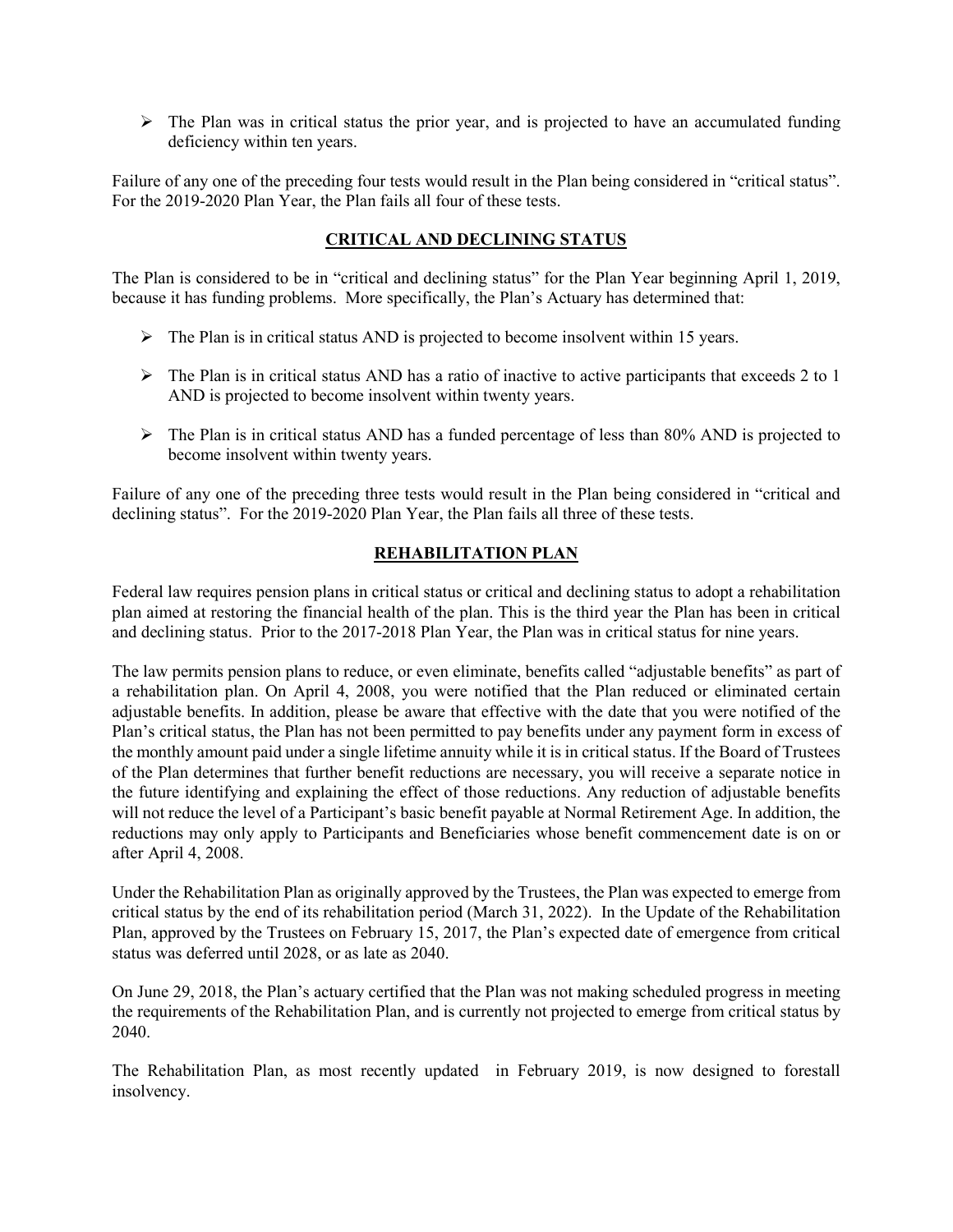## **ADJUSTABLE BENEFITS**

When the Plan was initially certified to be in critical status for the April 1, 2008 Plan Year, you were informed that the following adjustable benefits could be reduced or eliminated as some of the Schedules to the Rehabilitation Plan adopted by the Board of Trustees.

- Subsidy removed from the formula for Early Retirement Pension
- Elimination of the "Rule of 70" Special Unreduced Early Retirement Pension.
- **Elimination of Disability Benefit**
- Elimination of Alternate Pre-Retirement Death Benefit (36 monthly payments of accrued benefit to Beneficiary)
- Elimination of Three-Year Guarantee of Benefits for Life Annuity payment form

On April 1, 2008, the Board of Trustees adopted a Rehabilitation Plan and you were informed of the specific benefits that were subject to reduction or elimination under certain Schedules to the Rehabilitation Plan. Over time, required updates to the Rehabilitation Plan may require further increases in contributions and/or the further reduction or elimination of adjustable benefits. You will be notified of any such actions taken by the Board of Trustees.

The Rehabilitation Plan has been reviewed annually and updated as necessary. However, those updates relate to required contribution levels and no additional changes have been made to the Plan's benefits as a result of these updates.

### **CRITICAL AND DECLINING STATUS – POSSIBLE ACTIONS: BENEFIT SUSPENSIONS AND PARTITION**

Under MPRA, a plan that has been certified to be in critical and declining status and is projected to become insolvent may be able to adopt certain reductions to accrued benefits ("benefit suspensions"), subject to various requirements and limitations, if the plan has taken all other reasonable measures to avoid insolvency and the benefit suspensions are projected to prevent insolvency. Generally, in order for the plan sponsor of a critical and declining status plan to adopt any accrued benefit reductions, those reductions must be approved by the Department of the Treasury ("Treasury") in consultation with the Department of Labor ("DOL") and the Pension Benefit Guaranty Corporation ("PBGC"), and ratified by a vote of the plan's participants and beneficiaries.

Because this Plan is in critical and declining status for the 2019-2020 plan year, the plan sponsor is eligible to apply to the Treasury for approval of benefit suspensions. In the event an application is made to the Treasury for approval of benefit suspensions, the plan must concurrently provide a notice to participants, beneficiaries, contributing employers and participating unions, containing information regarding the proposed benefit suspensions, including an individualized estimate of the effect of such benefit suspension on each participant and beneficiary.

MPRA also provides that a plan in critical and declining status that is not projected to avoid insolvency with benefit suspensions alone may be eligible to apply to the PBGC for a partition, subject to various requirements and limitations, if the partition (in addition to suspension) would be projected to prevent